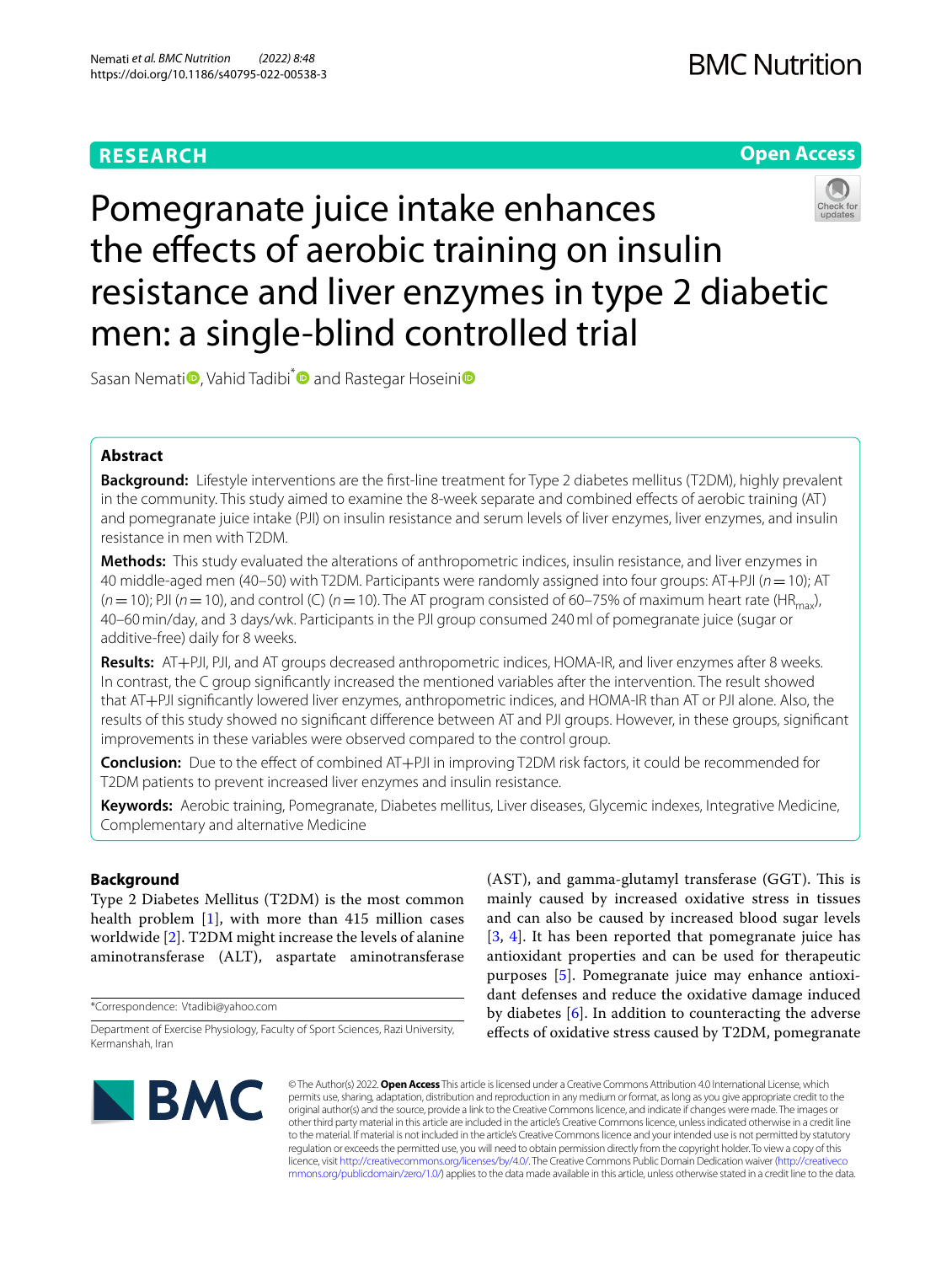juice can reduce the index of cell membrane damage and increase serum antioxidant capacity and nitric oxide, which is the essential anti-infammatory and antioxidant agent in vascular endothelium [\[5](#page-7-4), [7](#page-7-6)]. Also, Human and cellular studies have shown that pomegranate juice can increase the expression and activity of the Paraoxonase 1 enzyme [\[5](#page-7-4), [7\]](#page-7-6), which has antioxidant properties and protects LDL -C and HDL-C against oxidation [\[5](#page-7-4), [7\]](#page-7-6).

It is known that diet and medication alone are not suffcient in treating and controlling blood glucose and lipid metabolism in human models of diabetes, and physical activity should be added to the daily schedule of these individuals  $[8]$  $[8]$ . It has also been shown that a sedentary lifestyle is signifcantly correlated with the mortality rate in T2DM patients [\[8](#page-7-7), [9](#page-7-8)]. Regular exercise reduces T2DM risk factors and improves blood sugar regulation [\[10](#page-7-9), [11\]](#page-7-10), fat oxidation, and obesity in humans [[12\]](#page-7-11). Studies in both healthy volunteers and T2DM patients engaged in a supervised long-term exercise program show enhanced antioxidant capacity and prevented cell destruction by protecting cells against the harmful effects of oxidative stress [\[13](#page-7-12), [14\]](#page-7-13). Diferent types of exercise, including aerobic, resistance, and stretching training, can be prescribed for diabetic patients [[15](#page-7-14)]; However, aerobic training (AT) is considered essential for managing  $T2DM$  [\[16\]](#page-7-15). There are various reports regarding the effects of physical activity on liver enzymes in human studies [[17,](#page-7-16) [18](#page-7-17)].

Some studies have investigated the diferent efects of AT and pomegranate juice intake (PJI) on T2DM [[19](#page-7-18)[–21](#page-7-19)]. However, the concurrent effects of these two interventions on the liver enzymes of type 2 diabetic patients are not fully understood. Therefore, we hypothesized that the PJI would have an additional favorable efect when combined with exercise on the serum concentration of liver enzymes and insulin resistance. This research contributes to our previous fndings, which focused primarily on the general health and quality of life in T2DM patients.

# **Methods**

### **Experimental approach**

This study was a single-blinded, placebo-controlled, randomized clinical trial among 40 T2DM patients aged 40–50years that was registered on the website of the Iranian clinical trial at <http://www.irct.ir>: IRCT20200907048650N1. This research was conducted according to the Declaration of Helsinki. The Research Ethics Committees approved the study protocol of Kermanshah Razi University (IR.RAZI.REC.1398.007); informed consent was taken from all patients.

### **Subjects**

The sample size was evaluated to be 9 in each group using G. POWER 3.1 software (alpha error=0.05, statistical power=0.80, and effect size=0.70). Due to the probability of refusal to continue the study, forty men (10 in each group) with T2DM, aged 40–50 years, were randomly selected. The voluntary sampling method was used among patients from the Diabetes Medical & Health Center, Kermanshah, Iran. Then subjects were randomly (using a random-numbers table) divided into four groups;  $AT+PII$  ( $n=10$ ),  $AT$  ( $n=10$ ), PJI ( $n=10$ ), and control (C) group  $(n=10)$ . One participant in the AT group and one subject in the PJI group refused to continue the intervention program. (Fig. [1\)](#page-2-0). All patients were allowed to leave the study at any point.

Inclusion criteria included: men with T2DM and no other chronic disease or musculoskeletal problems, aged 40–50years, fasting blood sugar above 126mg, taking just one table of Metformin 500mg per day, no insulin injection, body mass index above 24.99, no smoking, and lack of regular exercise for at least last 6 months before the beginning of the study.

# **Intervention**

# *Aerobic training*

The 8-week exercise training program consisted of 40–60 minutes of jogging and running at 60–75% of maximum heart rate (HRmax) (Table [1\)](#page-2-1). All of the training protocols were supervised by the exercise physiologists and were executed on a track. Exercise training consists of three phases: warm-up (10 min), AT  $(20-40 \text{ min})$ , and cool down  $(10 \text{ min})$ . The AT phase began with 20 minutes of jogging at 60% of  $HR_{max}$  in the first week. Then, it progressed to 40 minutes of running at 75% of  $HR_{max}$  in the final week. Each participant underwent heart-rate monitoring with a polar heart rate monitor (model: FT1) and used the 6–20 rating of perceived exertion (RPE) scale (Table [1](#page-2-1)) to assure that the desired heart rate (exercise intensity) was achieved and maintained during the AT phase [[12\]](#page-7-11). The HRmax formula determined the target heart rate [HR<sub>max</sub>=220– age]. The AT program was based on previous studies and the American Diabetes Association (ADA) [\[22](#page-7-20), [23](#page-7-21)].

### *Supplementation*

Participants in AT+PJI and PJI consumed 240 ml of pure pomegranate juice from Orum Narin Company's SHADLEE brand (without sugar and other additives) daily after lunch for 8 weeks. The Orum Narin Company confirmed that all juice bottles contain the same amount of energy and nutrients. A detailed description of the preparation of the pomegranate juice is reported elsewhere [[24](#page-7-22)]. Participants in the AT and C groups received a water-based non-pomegranate placebo with the same shape (juice container), color, and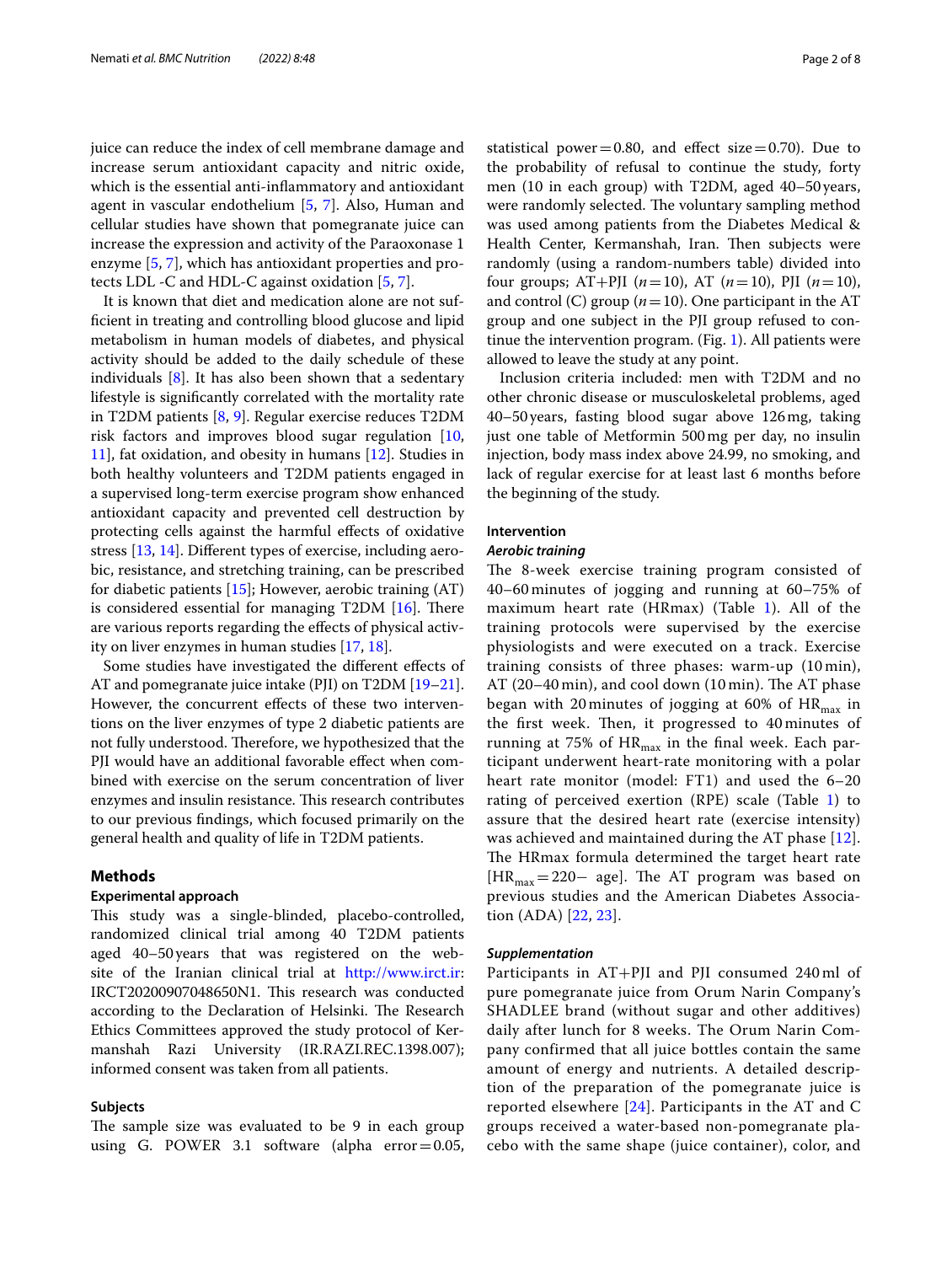

<span id="page-2-1"></span><span id="page-2-0"></span>**Table 1** Aerobic training protocol

| <b>Variables</b>                | Week   |        |        |        |        |        |        |        |
|---------------------------------|--------|--------|--------|--------|--------|--------|--------|--------|
|                                 |        |        |        | 4      |        | 6      |        | 8      |
| Intensity ( $HR_{\text{Max}}$ ) | 60-65% | 60-65% | 65-70% | 65-70% | 65-70% | 70-75% | 70-75% | 70-75% |
| Time (min)                      | 40     | 40     | 50     | 50     | 50     | 60     | 60     | 60     |
| Borg scale                      | 10     | 10     |        | 11     |        |        |        |        |

smell (made by Orum Narin Company's SHADLEE brand as requested).

# **Measurements**

Before the intervention, participants were thoroughly acquainted with the aims of the study, were taught to fll out the requested questionnaires appropriately, and received the necessary oral and written explanation. First, demographic data, health status, current alcohol intake, and medication were recorded from all participants. Before attending the training program, the participants flled out a detailed semi-quantitative food frequency questionnaire tailored to the Iranian population. It included everyday food items, portion sizes, and meals to record and analyze 3-day food recalls before and after the intervention. The Food Processor nutritionist four software (FPN4) was used to determine the food intake and macronutrient consumption (protein, fat, and carbohydrates). The participants were asked to consume the same food and macronutrient composition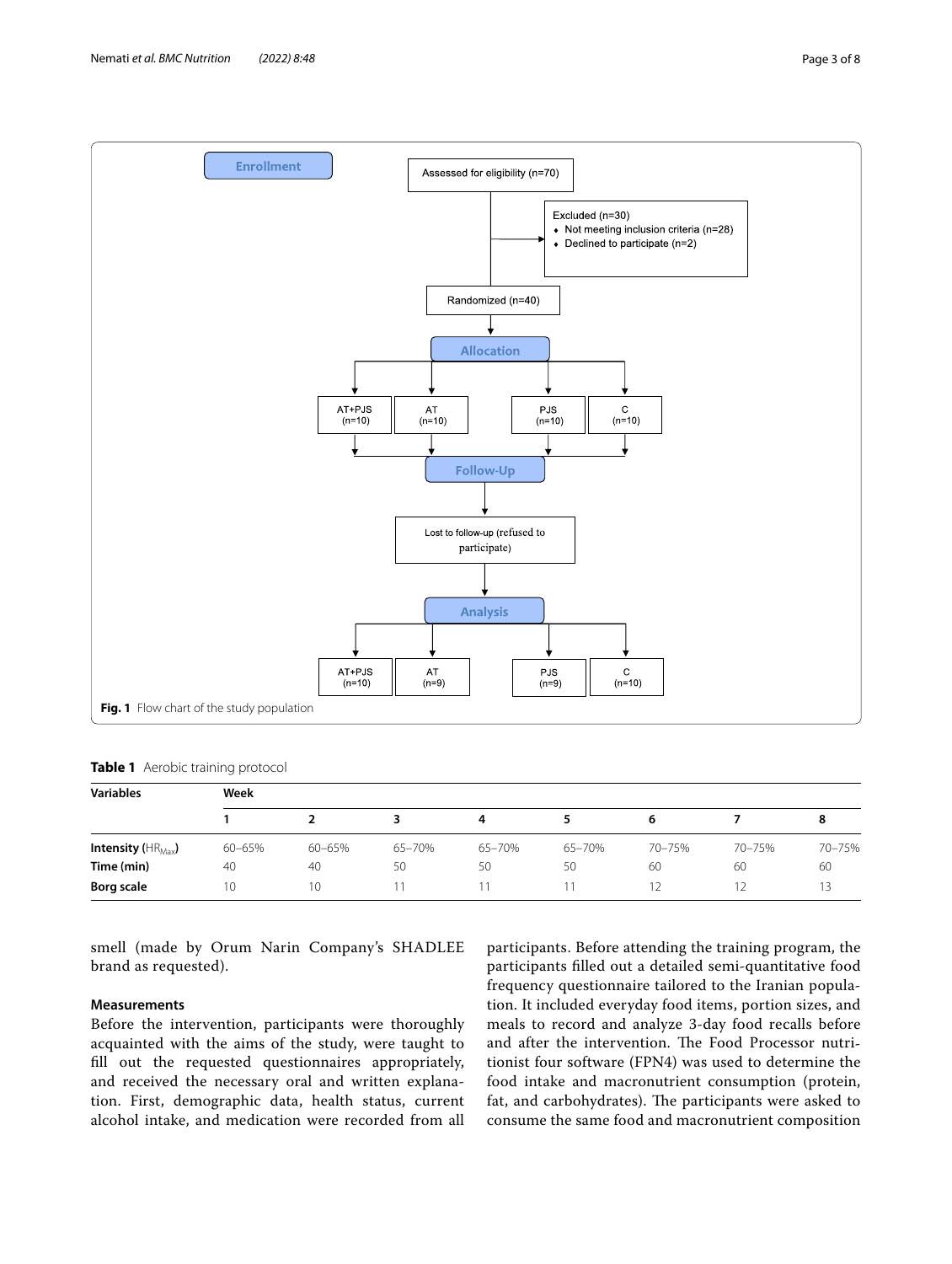1 day before collecting blood samples in the pre and post-tests. The participants' diet consisted of 55% carbohydrates, 30% fat, and 15% protein.

# *Anthropometric and body composition*

Three days before the intervention, height was measured to the nearest 0.5 cm using a stadiometer (DETECTO, Model 3PHTROD-WM, USA). Bodyweight (BW), Body mass index (BMI), waist-hip ratio (WHR), and body fat percentage (BFP) were obtained by a bioelectric impedance body composition analyzer (Zeus 9.9 PLUS: Jawon Medical Co., Ltd., Kungsang Bukdo, South Korea) in the fasting state.

a blood sample of 10 ccs was taken from a brachial vein, centrifuged at 3000 rpm for 10 minutes, followed by serum isolation. The serums from blood samples were frozen at −28 °C for testing. After a 12-hour fast, blood samples were taken in two phases, 48 hours before and after the frst and last training sessions. Serum concentrations of liver enzymes (ALT, AST, GGT) were measured using the Enzymatic Method with Autoanalyzer Kit (Kenza 120, Biolabo Diagnostics, France). Fasting blood sugar was calculated using the enzymatic method using Pars Azmoon test kits (Iran), insulin by ELISA method using the Mercoda Company kit (Sweden), and Insulin resistance index was measured using the following formula [[25](#page-7-23)].

HOMA – IR = [Fasting insulin ( $\mu$ U/ml) × Fasting glucose (mmol/l)]/405

# *Blood sampling*

Participants were asked to refrain from strenuous exercise 1 week before the blood sampling. In the laboratory,

### **Statistical analysis**

The results were analyzed using IBM SPSS (version 24.0). The descriptive statistics quantity was presented as the

<span id="page-3-0"></span>**Table 2** Mean±SD of the Variables before and after the intervention among the groups

| <b>Variables</b>     | $AT + PJI(n=9)$             | AT $(n=10)$              | PJI $(n=9)$              | $C(n=10)$         | P-Value <sup>a</sup> |
|----------------------|-----------------------------|--------------------------|--------------------------|-------------------|----------------------|
| Age (years)          | $43.22 \pm 2.48$            | $42.60 \pm 1.89$         | $41.33 \pm 1.50$         | $41.81 \pm 1.88$  | 0.336                |
| Height               | $162 \pm 54.18$             | $166 \pm 5.45$           | $164.55 \pm 4.79$        | $164.45 \pm 5.78$ | 0.393                |
| Body Weight (Kg)     |                             |                          |                          |                   |                      |
| Before               | $90.44 \pm 4.92$            | $88.80 \pm 3.35$         | $88.44 \pm 2.50$         | $90.09 \pm 4.20$  |                      |
| After                | $85.22 \pm 2.81$            | $85.20 \pm 3.45$         | $86.22 \pm 2.77$         | $92.45 \pm 5$     |                      |
| P <sup>+</sup>       | $0.001*$                    | $0.001*$                 | $0.003*$                 | $0.001*$          |                      |
| Δ                    | $-5.22 \pm 2.11$ $\beta$    | $-3.60 \pm 0.10$ $\beta$ | $-2.22 \pm 0.02$ $\beta$ | $2.36 \pm 0.80$   | $0.001$ ¥            |
| BMI ( $kg/m2$ )      |                             |                          |                          |                   |                      |
| Before               | $34.55 \pm 3.14$            | $32.28 \pm 1.78$         | $32.69 \pm 1.30$         | $33.34 \pm 1.51$  |                      |
| After                | $32.54 \pm 2.25$            | $30.97 \pm 1.73$         | $31.86 \pm 1.13$         | 34.22 ± 1.88      |                      |
| $P+$                 | $0.001*$                    | $0.018*$                 | $0.033*$                 | $0.028*$          |                      |
| Δ                    | $-2.01 \pm 0.89$ $\beta$    | $-1.31 \pm 0.05$ $\beta$ | $-0.86 \pm 0.17$ $\beta$ | $0.88 \pm 0.37$   | $0.002$ <sup>¥</sup> |
| Body Fat Percent (%) |                             |                          |                          |                   |                      |
| Before               | $37.55 \pm 3.04$            | $36.10 \pm 3.41$         | $35.33 \pm 3.31$         | $35.27 \pm 3.52$  |                      |
| After                | $31.66 \pm 3.53$            | 31.10 ± 3.84             | $34.11 \pm 2.61$         | $36.81 \pm 3.76$  |                      |
| P <sup>+</sup>       | $0.001*$                    | $0.001*$                 | $0.016*$                 | $0.001*$          |                      |
| Δ                    | $-5.89 \pm 0.49$ $\beta$    | $-5 \pm 0.43$ $\beta$    | $-1.22 \pm 0.70$ $\beta$ | $1.54 \pm 0.24$   | $0.002$ <sup>¥</sup> |
| <b>WHR</b>           |                             |                          |                          |                   |                      |
| Before               | $0.99 \pm 0.06$             | $0.98 \pm 0.04$          | $0.97 \pm 0.03$          | $0.98 \pm 0.02$   |                      |
| After                | $0.95 \pm 0.02$             | $0.96 \pm 0.01$          | $0.95 \pm 0.02$          | $0.99 \pm 0.03$   |                      |
| P <sup>+</sup>       | $0.001*$                    | $0.001*$                 | $0.001*$                 | $0.002*$          |                      |
| Δ                    | $-0.04 \pm 0.04$ $^{\beta}$ | $-0.02 \pm 0.03$ $\beta$ | $-0.02 \pm 0.01$ $\beta$ | $0.01 \pm 0.01$   | $0.028$ <sup>¥</sup> |

*AT*+*PJI* Aerobic training + pomegranate juice intake group, *AT* Aerobic training group, *PJI* pomegranate juice intake group, *C* the control group

\*Data analysis was done by the analysis of one-way analysis of variance (ANOVA) and least signifcant diference post-hoc Tukey's test after adjustment for baseline values; P†: Statistical analysis was done by paired sample t-test

\*: Signifcantly diferent in comparison pre and post within the groups

¥: Signifcantly diferent comparing Δ between groups

β: Signifcantly diferent compared with C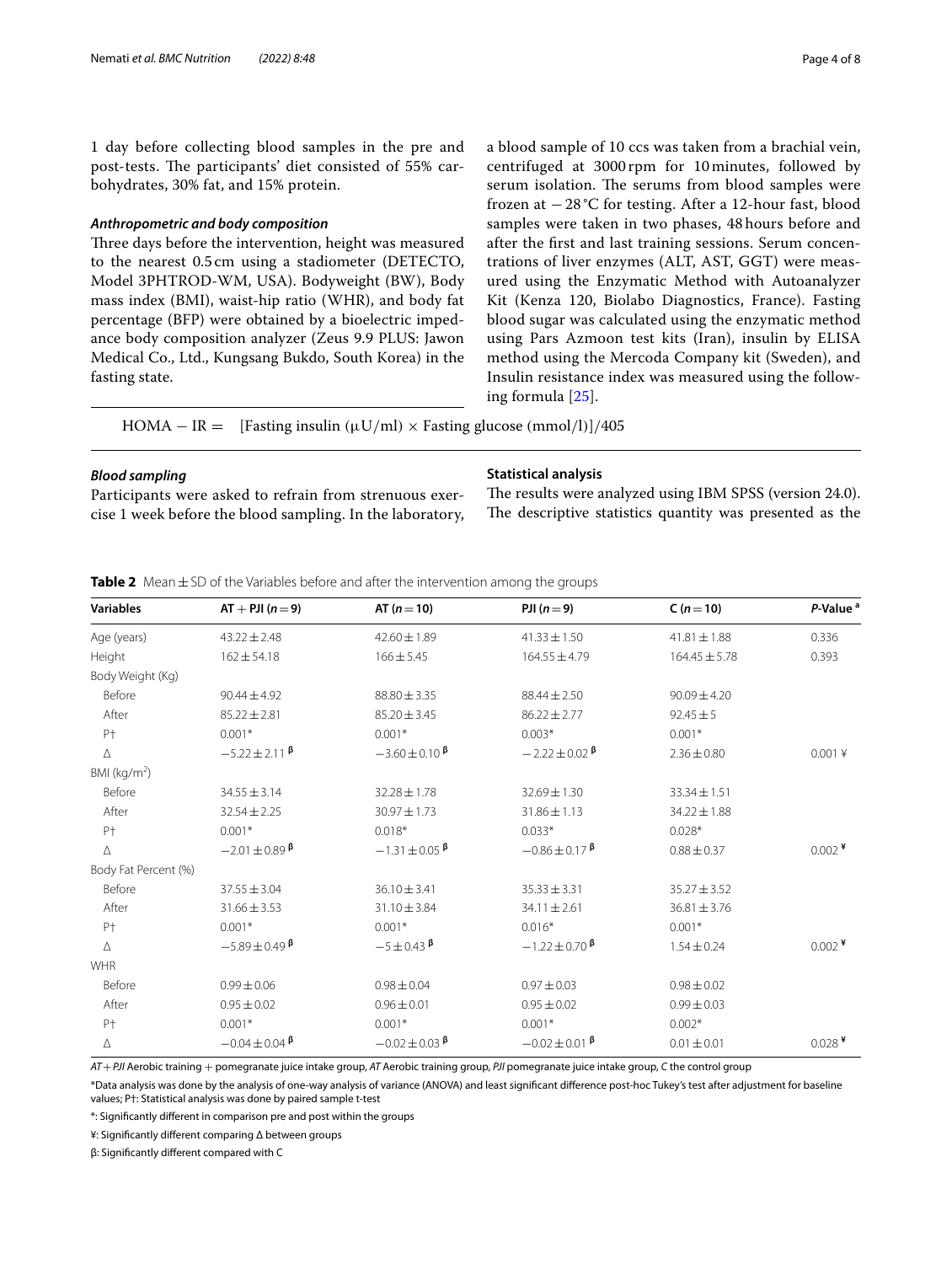mean and the standard error of the mean (SE). The Shapiro–Wilk's test evaluated the normality of distribution. One-way ANOVA and t-test were used to compare the mean hepatic risk factors between and within groups. Tukey's post hoc test was used if signifcant diferences were found.

# **Results**

This study was performed from November 2020 to February 2021. The findings on some demographic information and anthropometric indices of the participants and their between-group comparison are presented in Table [2](#page-3-0). Based on the results of the t-test, there were signifcant diferences in the mean of BW, BMI, BFP, and WHR after the intervention compared to the pre-test. After 8 weeks, BW, BMI, BFP, and WHR signifcantly decreased in AT+PJI (*P*=0.001, *P*=0.001, *P*=0.001, and *P*=0.001), AT (*P*=0.001, *P*=0.018, *P*=0.001, and *P*=0.001), and PJI (*P*=0.003, *P*=0.033, *P*=0.016, and *P*=0.001), while in the C, these variables increased significantly  $(P=0.001,$ *P*=0.028, *P*=0.001, and *P*=0,002) (Table [2\)](#page-3-0).

The results of one-way ANOVA showed significant diferences in the above variables between the groups in

the post-test. The results of Tukey's post hoc test show no signifcant diference in the BW, BMI, BFP, and WHR between AT+PJI, AT, and PJI. However, signifcant differences were found in the BW and BMI in  $AT +$  PJI, AT, and PJI compared to the C (Table [2\)](#page-3-0).

No between-group or within-group signifcant differences were observed in the carbohydrate, lipid, and protein intake during the 8-week intervention period (Table [3\)](#page-4-0).

There were significant differences in FBS, insulin, and HOMA-IR in post-test compared to pre-test in AT+PJI (*P*=0.001, *P*=0.001, and *P*=0.001), AT (*P*=0.001, *P*=0.021, and *P*=0.024), and PJI (*P*=0.001, *P*=0.042, and  $P=0.043$  $P=0.043$  $P=0.043$ ) (Table 4). The results of one-way ANOVA showed signifcant diferences in the FBS, insulin, and HOMA-IR. Signifcant diferences were observed in FBS, insulin, and HOMA-IR in AT+PJI, AT, and PJI compared to the C (Table [4\)](#page-5-0). Also, there were signifcant differences in FBS ( $P = 0.001$ ,  $P = 0.001$ ), insulin ( $P = 0.012$ , *P*=0.001), and HOMA-IR (*P*=0.007, *P*=0.001) in the AT+PJI group compared to the AT and PJI groups alone; respectively. Furthermore, the results revealed signifcant differences between AT and PJI groups in FBS  $(P=0.001)$ , insulin (*P*=0.024), and HOMA-IR (*p*=0.022).

<span id="page-4-0"></span>

|  | <b>Table 3</b> Mean $\pm$ SD of the nutrients intakes before and after the intervention |  |  |
|--|-----------------------------------------------------------------------------------------|--|--|
|  |                                                                                         |  |  |

| CHO intake (qm/d)      |                     |                    |                    |                    |       |
|------------------------|---------------------|--------------------|--------------------|--------------------|-------|
| Before                 | $523.11 \pm 23.16$  | $530.44 \pm 43.17$ | $515.24 \pm 23.27$ | 528.16±16.29       |       |
| After                  | $520.32 \pm 17.21$  | $528.22 \pm 34.36$ | $514.45 \pm 13.12$ | $532.23 \pm 37.19$ |       |
| P <sup>+</sup>         | $0.231*$            | $0.264*$           | $0.689*$           | 0.201              |       |
| Δ                      | $-2.79 \pm 5.95$    | $-2.22 \pm 8.81$   | $-0.79 \pm 10.15$  | $4.07 \pm 20.90$   | 0.054 |
| Proteins intake (qm/d) |                     |                    |                    |                    |       |
| Before                 | $125.16 \pm 5.06$   | $127.21 \pm 3.03$  | $124.11 \pm 5.03$  | $125.15 \pm 6.32$  |       |
| After                  | $124.12 \pm 3.23$   | $126.26 \pm 4.13$  | $123.24 \pm 4.16$  | $126.12 \pm 4.06$  |       |
| P <sup>+</sup>         | $0.223*$            | $0.293*$           | $0.384*$           | 0.321              |       |
| Δ                      | $1.04 \pm 1.83$     | $0.95 \pm 1.10$    | $-0.87 \pm 0.87$   | $0.97 \pm 2.26$    | 0.086 |
| Lipids intake (gm/d)   |                     |                    |                    |                    |       |
| Before                 | $96.14 \pm 4.16$    | $98.33 \pm 2.28$   | $94.13 \pm 6.25$   | $93.57 \pm 3.11$   |       |
| After                  | $95.05 \pm 3.08$    | $97.36 \pm 3.21$   | $93.24 \pm 2.34$   | 94.16±4.08         |       |
| P <sup>+</sup>         | $0.216*$            | $0.253*$           | $0.361*$           | 0.454              |       |
| Δ                      | $-1.09 \pm 1.08$    | $-0.97 \pm 0.93$   | $-0.89 \pm 3.91$   | $0.59 \pm 0.97$    | 0.068 |
| Energy intake (Kcal/d) |                     |                    |                    |                    |       |
| Before                 | 3458.34 ± 50.10     | 3515.57 ± 68.44    | 3404.57 ± 56.48    | 3455.37 ± 39.47    |       |
| After                  | $3433.21 \pm 36.49$ | 3494.16 ± 60.95    | 3389.92 ± 30.06    | 3480.84 ± 67.24    |       |
| P <sup>+</sup>         | 0.117               | 0.183              | 0.215              | 0.108              |       |
| Δ                      | $-25.13 \pm 13.61$  | $-21.41 \pm 7.49$  | $-14.65 \pm 26.42$ | $25.47 \pm 27.77$  | 0.052 |
|                        |                     |                    |                    |                    |       |

*AT*+*PJI* Aerobic training + pomegranate juice intake group, *AT* Aerobic training group, *PJI* pomegranate juice intake group, *C* the control group

\*Data analysis was done by the analysis of one-way analysis of variance (ANOVA) and least signifcant diference post-hoc Tukey's test after adjustment for baseline values; P†: Statistical analysis was done by paired sample t-test

\*: Signifcantly diferent in comparison pre and post within the groups

¥: Signifcantly diferent comparing Δ between groups

β: Signifcantly diferent compared with C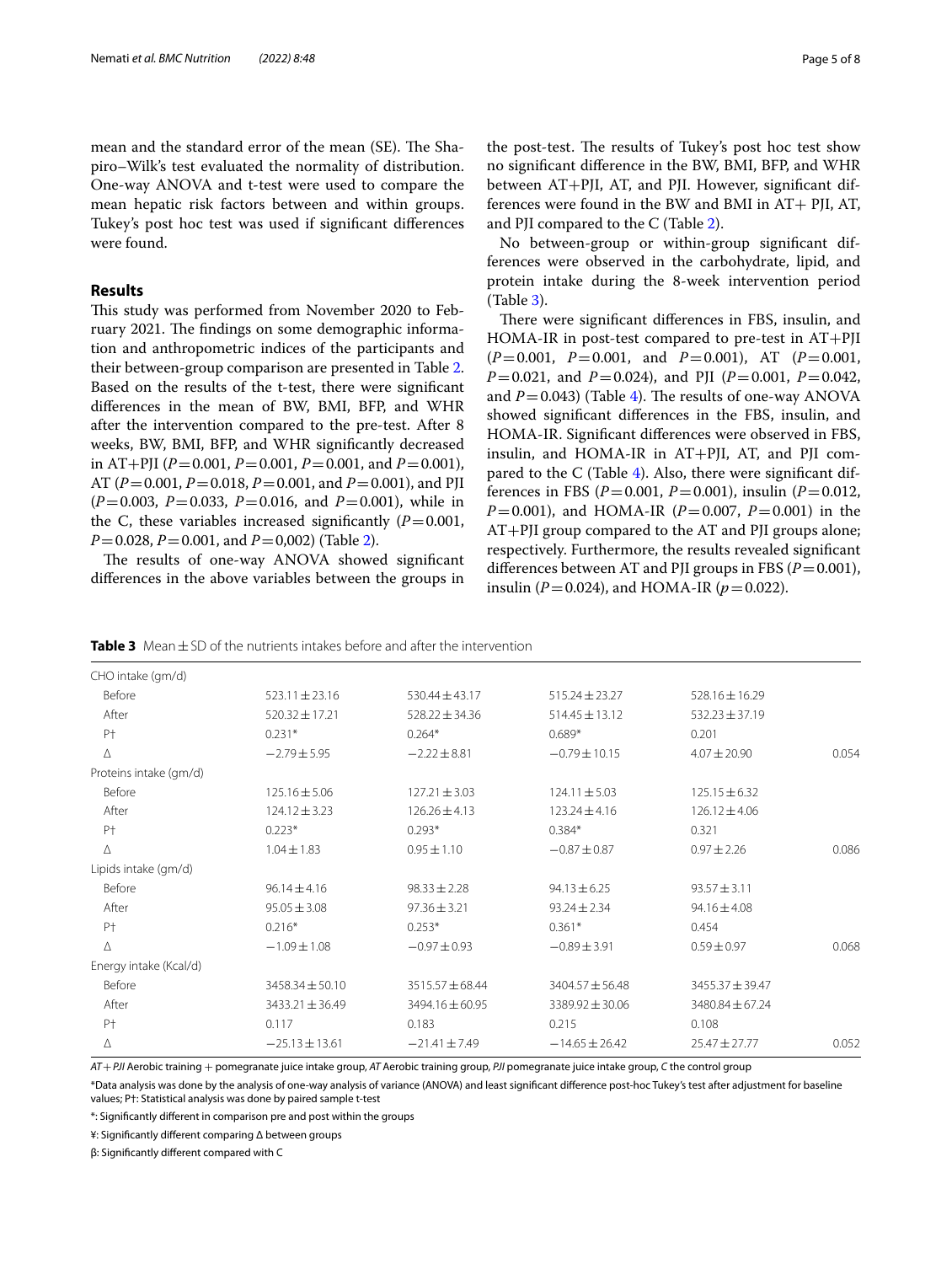| <b>Variables</b> | $AT + PJI(n=9)$                       | AT $(n = 10)$                                           | PJI $(n=9)$              | $C (n = 10)$      | P-Value <sup>a</sup> |
|------------------|---------------------------------------|---------------------------------------------------------|--------------------------|-------------------|----------------------|
| FBS (mg/dl)      |                                       |                                                         |                          |                   |                      |
| Before           | $144.44 \pm 3.12$                     | $145.10 \pm 3.84$                                       | $146.88 \pm 7.42$        | $146.90 \pm 7.24$ |                      |
| After            | $126.44 \pm 3.50$                     | $133.10 \pm 3.95$                                       | $139.33 \pm 6.34$        | $149.09 + 7.53$   |                      |
| P <sup>+</sup>   | $P = 0.001*$                          | $P = 0.001*$                                            | $P = 0.001*$             | $P = 0.002*$      |                      |
| Δ                | $-18 \pm 0.38$ $\mu \epsilon \beta$   | $-12\pm0.11$ $\epsilon$ <sup><math>\beta</math></sup>   | $-7.55 \pm 1.08$ $\beta$ | $2.19 \pm 0.29$   | $0.001$ ¥            |
| Insulin (µU/ml)  |                                       |                                                         |                          |                   |                      |
| Before           | $7.30 \pm 0.70$                       | $7.31 \pm 0.86$                                         | $7.06 \pm 0.75$          | $7.30 \pm 0.78$   |                      |
| After            | $6.65 \pm 1.09$                       | $7 + 0.87$                                              | $6.95 \pm 0.76$          | $7.38 \pm 0.90$   |                      |
| P <sup>+</sup>   | $P = 0.001*$                          | $P = 0.021*$                                            | $P = 0.042*$             | $P = 0.049*$      |                      |
| Δ                | $-0.65 \pm 0.39$ $\mu \epsilon \beta$ | $-0.31 \pm 0.01$ <sup><math>\epsilon \beta</math></sup> | $-0.11 \pm 0.01$ $\beta$ | $0.08 \pm 0.12$   | $0.039$ <sup>¥</sup> |
| <b>HOMA-IR</b>   |                                       |                                                         |                          |                   |                      |
| Before           | $2.60 \pm 0.27$                       | $2.62 \pm 0.30$                                         | $2.56 \pm 0.29$          | $2.65 \pm 0.37$   |                      |
| After            | $2.08 \pm 0.33$                       | $2.30 \pm 0.25$                                         | $2.39 \pm 0.26$          | $2.72 \pm 0.40$   |                      |
| P <sup>+</sup>   | $P = 0.001*$                          | $P = 0.024*$                                            | $P = 0.043*$             | $P = 0.049*$      |                      |
| Δ                | $-0.52 \pm 0.06$ $\mu \epsilon \beta$ | $-0.32 \pm 0.05$ <sup><math>\epsilon \beta</math></sup> | $-0.17 \pm 0.03$ $\beta$ | $0.07 \pm 0.03$   | $0.026$ <sup>¥</sup> |
| AST (U/L)        |                                       |                                                         |                          |                   |                      |
| Before           | $37.88 \pm 0.74$                      | $38.23 \pm 0.68$                                        | $36.22 \pm 1.20$         | $36.48 \pm 1.20$  |                      |
| After            | $26.33 \pm 0.70$                      | $32.33 \pm 0.16$                                        | $33.85 \pm 0.78$         | 38.01 ± 1.09      |                      |
| P <sup>+</sup>   | $P = 0.001*$                          | $P = 0.024*$                                            | $P = 0.038*$             | $P = 0.045*$      |                      |
| Δ                | $-11.55 \pm 0.04$ $\mu \in \beta$     | $-5.90 \pm 0.52^{\text{EB}}$                            | $-2.37 \pm 0.42^{\beta}$ | $1.53 \pm 0.11$   | $0.001$ <sup>¥</sup> |
| ALT (U/L)        |                                       |                                                         |                          |                   |                      |
| Before           | $39.07 \pm 4.01$                      | $38.80 \pm 3.21$                                        | $36.77 \pm 3.27$         | $36.20 \pm 3.02$  |                      |
| After            | $29.11 \pm 2.42$                      | $33.85 \pm 2.17$                                        | $32.55 \pm 3.21$         | $39.76 \pm 3.20$  |                      |
| P†               | $P = 0.001*$                          | $P = 0.012*$                                            | $P = 0.025*$             | $P = 0.039*$      |                      |
| Δ                | $-9.96 \pm 1.59^{\mu \epsilon \beta}$ | $-4.95 \pm 1.04^{\text{ }\epsilon\beta}$                | $-4.22 \pm 0.06^{\beta}$ | $3.56 \pm 0.18$   | $0.001$ <sup>¥</sup> |
| GGT (U/L)        |                                       |                                                         |                          |                   |                      |
| Before           | $38.22 \pm 2.53$                      | $39.22 \pm 2.68$                                        | $38.33 \pm 3.39$         | $39.18 \pm 2.63$  |                      |
| After            | $29.44 \pm 1.66$                      | $34.01 \pm 2.36$                                        | $34.22 \pm 2.58$         | $41.45 \pm 3.35$  |                      |
| P†               | $P = 0.001*$                          | $P = 0.010*$                                            | $P = 0.027*$             | $P = 0.041*$      |                      |
| Δ                | $-8.78 \pm 0.87^{\mu \epsilon \beta}$ | $-5.21 \pm 0.3^{E}$                                     | $-4.11 \pm 0.81$ $\beta$ | $2.27 \pm 0.72$   | $0.011$ <sup>¥</sup> |

<span id="page-5-0"></span>**Table 4** Comparison of Mean±SD of FBS, insulin, and HOMA-IR within and between the groups

*AT*+*PJI* Aerobic training + pomegranate juice intake group, *AT* Aerobic training group, *PJI* pomegranate juice intake group, *C* the control group \*Data analysis was done by the analysis of one-way analysis of variance (ANOVA) and least signifcant diference posthoc Tukey's test after adjustment for baseline values; P†: Statistical analysis was done by paired sample t-test

\*: Signifcantly diferent in comparison pre and post within the groups

¥: Signifcantly diferent comparing Δ between groups

μ: Signifcantly diferent compared with AT

€: Signifcantly diferent compared with PJI

β: Signifcantly diferent compared with C

There were significant differences in the AST, ALT, and GGT between the pre-test and post-test in AT+PJI (*P*=0.001, *P*=0.001, and *P*=0.001), AT (*P*=0.024, *P*=0.012, and *P*=0.010), and PJI (*P*=0.038, *P*=0.025, and  $P=0.027$ ), as detailed in Table [4,](#page-5-0) The results of oneway ANOVA showed no signifcant diferences in AST, ALT, and GGT between the groups in the pre-test. However, there were signifcant diferences in liver enzymes between the groups in the post-test; AST, ALT, and GGT decreased signifcantly in AT+PJI, AT, and PJI compared to C. Also, the result shows signifcantly lower ALT and GGT ( $P=0.029$ , and  $P=0.001$ , respectively) in AT+PJI compared to AT and significantly lower GGT  $(P=0.001)$ in AT+PJI compared to PJI.

# **Discussion**

The effects of 8 weeks of separate and combined PJI and AT on insulin resistance and liver enzymes were investigated in this study. We hypothesized that the PJI would have additional favorable efects on insulin resistance and liver enzymes when combined with exercise. Our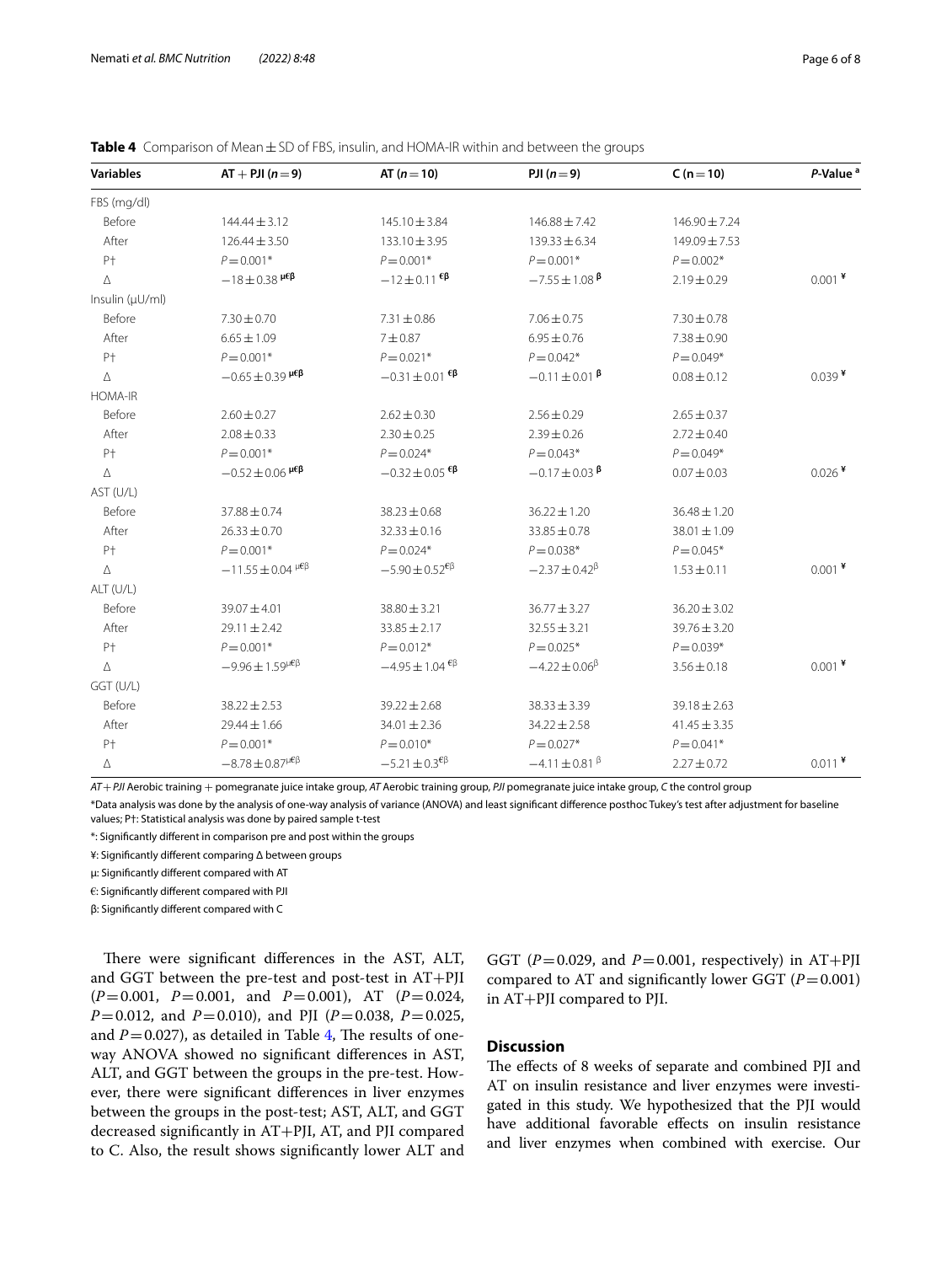hypothesis was supported by the fndings, as evidenced by a signifcant decrease in insulin resistance, liver enzymes, and anthropometric indices. The results showed that 8 weeks of AT+PJI signifcantly improved BW, BMI, BPF, and WHR in men with T2DM. However, PJI and AT also signifcantly afected anthropometric indices, but these improvements were better in AT+PJI. Based on the previous fndings, increased BFP is highly correlated with fat accumulation in the liver and T2DM [[26](#page-7-24), [27](#page-7-25)]. AT improved anthropometric indices probably by boosting daily energy intake and fat oxidation in skeletal muscles, resulting in fat loss, particularly in the abdominal area [\[28,](#page-7-26) [29\]](#page-7-27).

Anthropometric indices of participants with T2DM decreased after PJI; Despite numerous scientifc studies showing various therapeutic properties of pomegranate [[30,](#page-7-28) [31\]](#page-7-29), few scientifc studies focused on the anti-obesity properties in T2DM patients. In line with the present study's fndings, Lei et al. (2007) reported that obese rats fed a high-fat diet showed considerable weight loss, energy intake, and adipose tissue following treatment with pomegranate extract [\[29\]](#page-7-27). Also, Shukla et al. (2008) reported that consumption of pomegranate extract signifcantly reduced the appetite of obese mice fed a highfat diet  $[32]$ . The anti-obesity property of pomegranate juice might be attributable to its anti-lipase and lipolytic activity. Also, the continents, including punicalagin, hydrolyzable tannins, anthocyanins, and ellagic acid, serve anti-obesity properties [[7,](#page-7-6) [33\]](#page-7-31).

Furthermore, after 8 weeks of AT+PJI, HOMA-IR decreased signifcantly; a similar decrease was found after AT and PJI alone. However, the combined efect of AT+PJI was signifcantly more potent than separate. Exercise increases insulin sensitivity in T2DM patients by activating metabolic pathways related to non-insulinrelated glucose transport and inducing structural adaptations (such as muscle regeneration and angiogenesis) [\[22](#page-7-20), [34\]](#page-7-32). The stimulation of the peroxisome proliferator-activated receptor-coactivator (PGC)-1 pathway is another possible mechanism of the efect of AT, A pathway that is diminished in T2DM [\[23](#page-7-21), [35](#page-7-33)]. Also, it has been shown that the peroxisome proliferator-activated receptor gamma (PPAR-γ) pathway is afected by the punicic acid continent of pomegranate juice which in turn, modulates glucose uptake and diabetes-induced inflammation  $[36]$  $[36]$ . Based on Olvera-Sandoval et al. (2022) study, the antidiabetic content found in pomegranates helps reduce blood sugar levels in T2DM patients [[37\]](#page-7-35).

This study showed that 8 weeks of combined  $AT+PII$ signifcantly decreased the liver enzymes (ALT, AST, GGT) in the AT+PJI, AT, and PJI compared to the control group. This decrease was significantly higher in AT+PJI than in AT or PJI alone. Pomegranate juice might decrease the activity of ALT, AST, and GGT enzymes probably by reducing blood glucose, glycation of antioxidant enzymes, and increasing the clearance of ROS [\[37](#page-7-35)]. As pomegranate juice contains many polyphenolic and favonoid compounds, it has strong antioxidant properties and prevents oxidative stress in the body [\[38,](#page-7-36) [39](#page-7-37)]. Therefore, it seems that enhancing the antioxidant system of diabetic patients following PJI might help improve and prevent diabetes complications [\[40](#page-7-38), [41\]](#page-7-39).

Small sample size, not evaluating HbA1c index, single blind design, and not checking the nutritional profle of the pomegranate juice were among the limitations of the present study.

### **Conclusions**

Finally, both separate or combined AT and PJI improve anthropometric indices, insulin resistance, and liver enzymes in men with T2DM. However, combined AT+PJI induces more favorable improvements. Due to the efect of combined AT+PJI in improving T2DM risk factors, it could be recommended to T2DM patients to prevent increased liver enzymes and insulin resistance in these.

#### **Abbreviations**

AT: Aerobic Training; PJI: Pomegranate Juice Intake; HR<sub>max</sub>: Maximum Heart Rate; ALT: Alanine Aminotransferase; AST: Aspartate Aminotransferase; GGT : Gamma-Glutamyl Transferase; BW: Bodyweight; BMI: Body mass index; WHR: Waist-Hip Ratio; BFP: Body Fat Percentage.

#### **Acknowledgments**

The authors would like to thank the participants for their voluntary participation in this study.

### **Authors' contributions**

VT designed the study. SN collected the data, and RH was responsible for data analysis and writing the manuscript. All authors read and approved the fnal manuscript.

#### **Funding**

The authors declare no funding.

### **Availability of data and materials** All data generated during this study are included in this published article.

### **Declarations**

### **Ethics approval and consent to participate**

This study was ethically conducted following the declaration of Helsinki, and approved by the research ethics committee of Razi University, Kermanshah, IRAN (IR.RAZI.REC.1398.007/ 27.01.2020), conformed with the ethical standards of the Helsinki Declaration and registered in the Iranian Clinical Trial Registration Center under the code IRCT20200907048650N1/ 24.10.2020. Participation in the study was voluntary, and interested participants were asked to sign the informed consent form (ICF). They were told that they could withdraw their participation from the study without any prejudice or effect on their work performance.

### **Consent for publication**

Not applicable.

#### **Competing interests**

The authors declare no confict of interest.